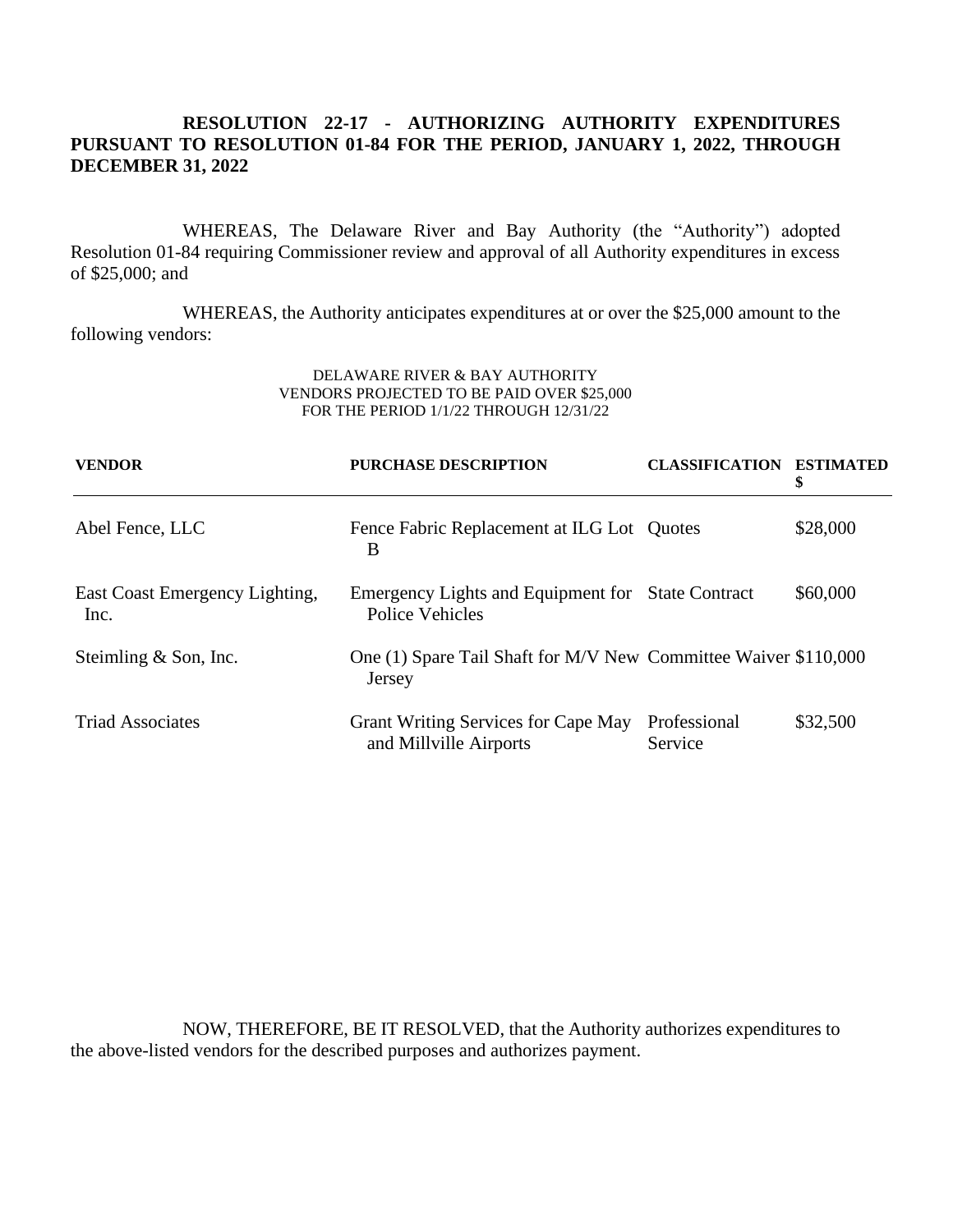### **Resolution 22-17 Executive Summary Sheet**

- **Resolution:** Authorizing Authority Expenditures Pursuant to Resolution 01-84 for the period January 1, 2022, through December 31, 2022.
- **Committee:** Budget & Finance

### **Committee and Board Date:** May 17, 2022

#### **Purpose of Resolution:**

Authorizes expenditures of \$25,000 or greater with the identified vendors during the 2022 calendar year.

#### **Background for Resolution:**

The proposed Resolution meets the requirements of Resolution 01-84, whereby the Authority shall not enter into any contract committing the Authority to spend or make any other expenditures relating to services, material and supplies in the amount of \$25,000 or more unless it has first been approved by a vote of Commissioners.

#### **Purchase Detail:**

#### Abel Fence, LLC: Fence Fabric Replacement at ILG Lot B

The Authority plans to remove the existing fabric on the fence located in Lot B at the New Castle Airport and replace with 3/8" mini-mesh security fence fabric to meet TSA compliance. Staff solicited quotes from three (3) contractors with Abel Fence submitting the lowest quote.

### East Coast Emergency Lighting, Inc: Emergency Lights and Equipment for Police Vehicles

As new Police vehicles are acquired throughout the year, the Authority purchases equipment for up fitting each vehicle (e.g., light bars, controllers, power switches, brackets, barriers, K9 equipment, etc.). This service was previously authorized to Emergency Accessories & Installation, Inc., per equipment prices pursuant to state contract *GSS17626,* however, staff has identified more competitive equipment prices pursuant to East Coast's state contract (*17-FLEET-00761*).

### Steimling & Son, Inc.: One (1) Spare Tail Shaft for M/V New Jersey

The Authority plans to purchase one (1) spare shaft for the M/V New Jersey. Staff solicited three (3) quotes with Steimling  $\&$  Son submitting the lowest quote in accordance with the Authority's specifications. Due to drastic fluctuations in material pricing and the long lead time of 20 weeks on this item, a waiver of the threshold is being requested for this purchase.

Triad Associates: Grant Writing Services for Cape May and Millville Airports The Authority has identified Triad Associates, based on their experience and success with projects in the region, to assist with grant writing services to pursue a grant(s) from